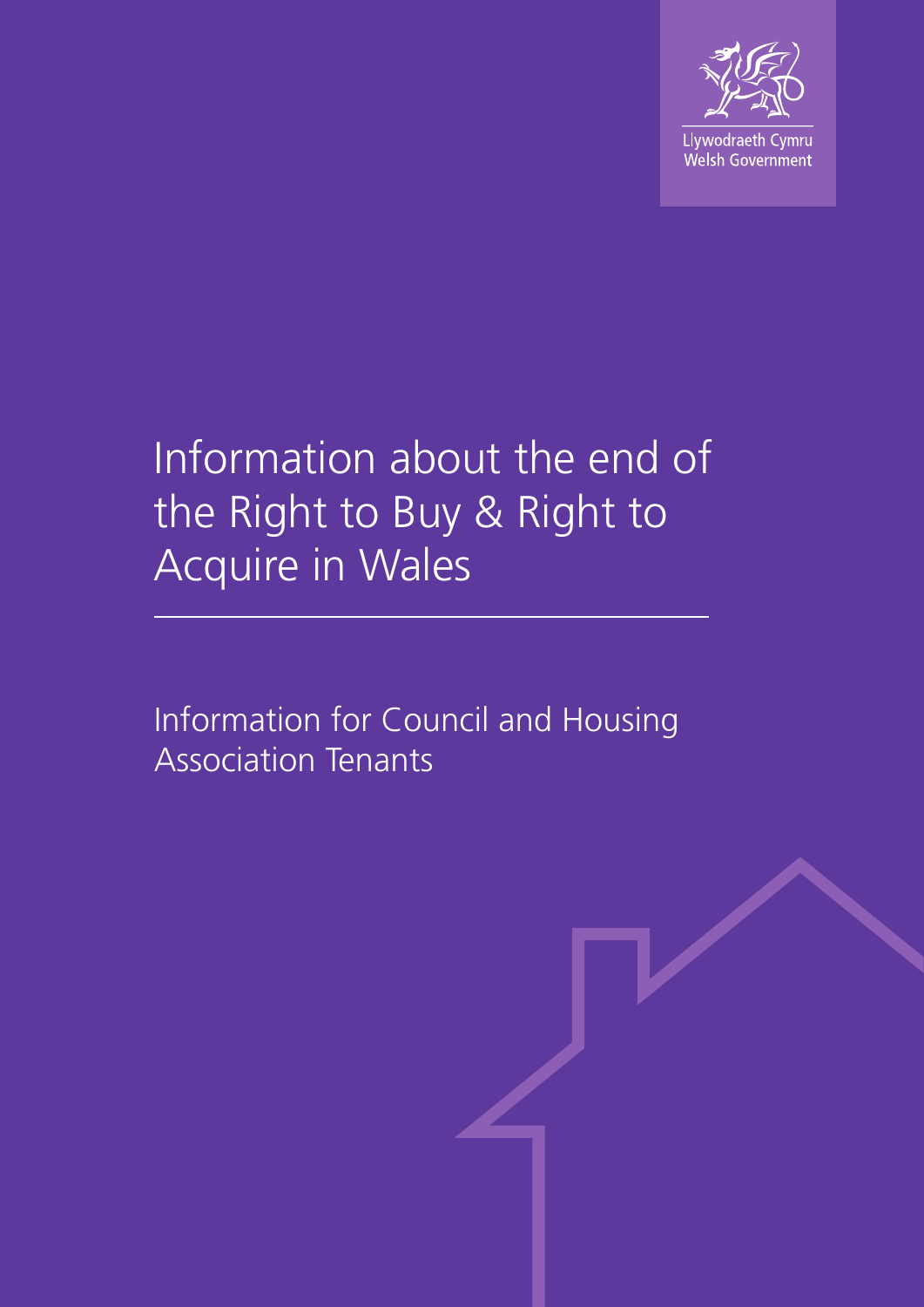The right of council and housing association tenants to buy or acquire their home will end on 26 January 2019.

This booklet summarises the changes, which are made under the Abolition of the Right to Buy and Associated Rights (Wales) Act 2018.

It also sets out the steps to take if you wish to apply to buy or acquire your home before the rights are abolished.

Mae'r ddogfen yma hefyd ar gael yn Gymraeg. This document is also available in Welsh.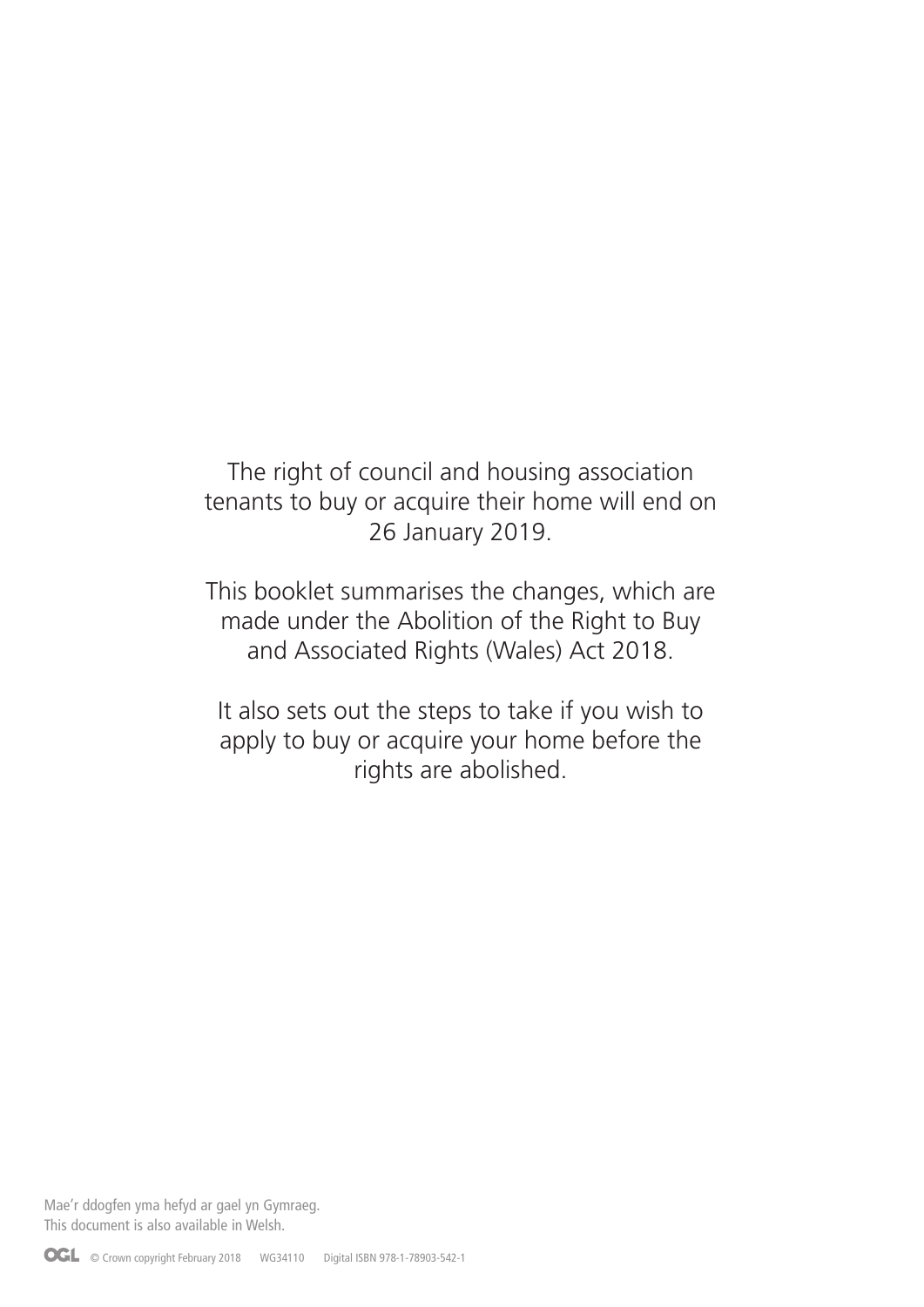## **Summary**

- The Right to Buy and Right to Acquire will end for all Council and housing association tenants on 26 January 2019.
- This guide explains what you need to know about the end of the Right to Buy and Right to Acquire and what you should do if you are thinking about applying to buy your local authority (council) or housing association home.
- **If you live in an area in which the Right to Buy and Right to Acquire has** been suspended, you will **NOT** be able to buy your home under these schemes, as suspensions will not be lifted before abolition comes into effect.
- **This guide does not give legal advice, which you should seek from your** own legal advisor if you want to buy your home.
- The end of the Right to Buy and Right to Acquire will not affect your tenancy in any other way.

## **Right to Buy and Right to Acquire - The Basics**

Before you start thinking about buying your home, you need to find out whether you are eligible to do so. In order to qualify for any of the schemes and the discounts you must have rented your home from a public sector landlord, for example your local Council, a housing association, or NHS Trust, for five years. But it doesn't have to be five years in a row, so long as it was a public sector tenancy.

The qualifying period for a discount can include time spent in different homes and with different landlords. You may also be able to count a period when your spouse or civil partner was a public sector tenant. If you lived with your parents after the age of 16, and you later became the tenant of the same house or flat, you may be able to count that time too.

If your landlord is a local authority, you may have the **Right to Buy.** The Right to Buy allows eligible secure tenants of local Councils to buy their home at a discount from the market value. The maximum discount available is £8,000.

If your landlord is a Registered Social Landlord, referred to in this guide as a "housing association", you may have the **Right to Acquire.** The Right to Acquire enables eligible assured and secure tenants of housing associations the right to purchase their home at a discount from the market value. The maximum discount available is £8,000. The Right to Acquire does not apply in certain designated rural areas.

If your home used to be owned by the Council but was transferred to another landlord, such as a housing association, while you were living in it, you may have the **Preserved Right to Buy.** This is very similar to the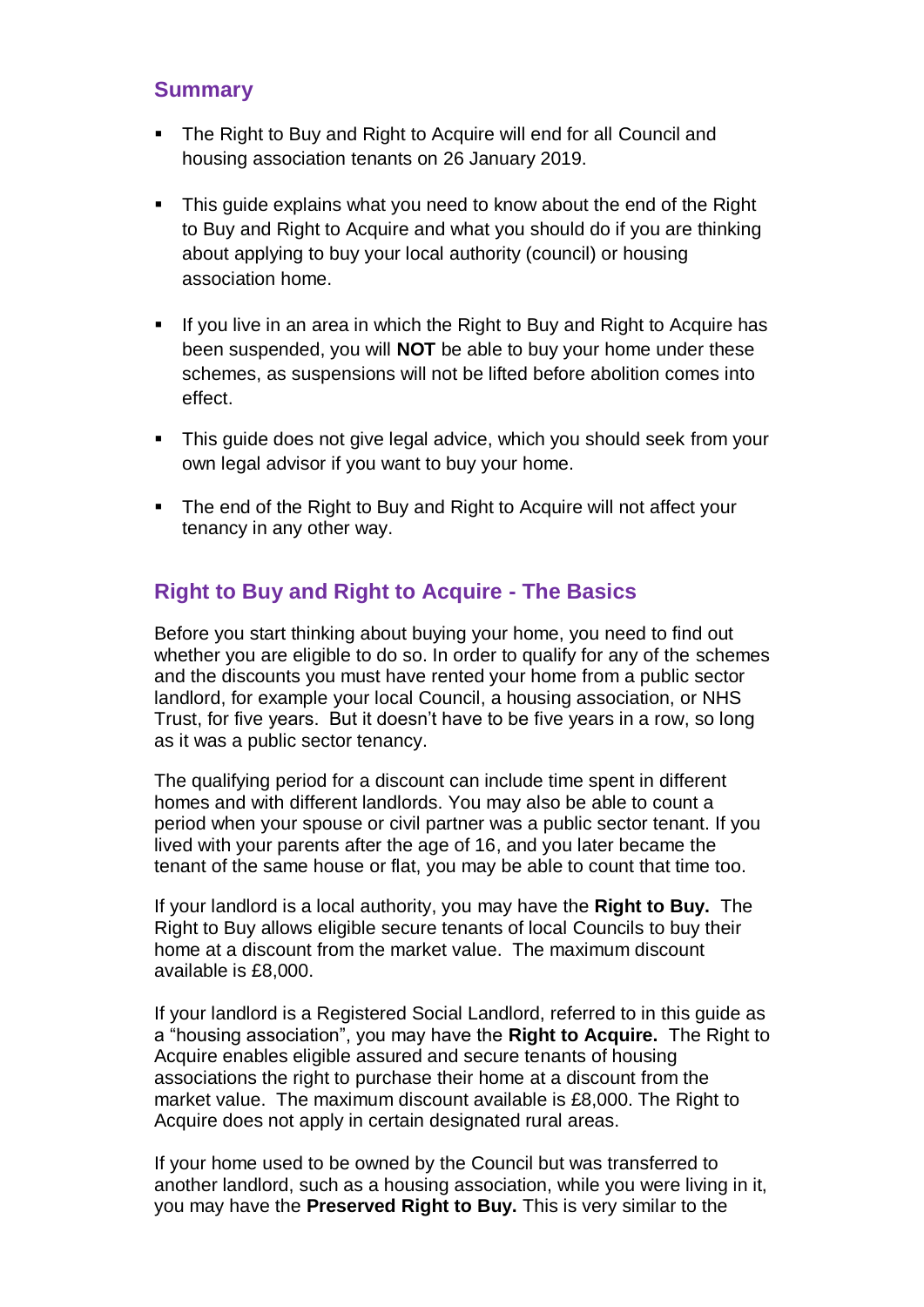Right to Buy and the maximum discount available is also £8,000. Where the term Right to Buy is used within this document, it includes reference to the Preserved Right to Buy.

The Right to Buy, Right to Acquire and the Preserved Right to Buy applies in the same way to leasehold properties and again the maximum discount available is £8,000.

If you wish to purchase your flat within a block of flats owned by a social landlord, you will usually purchase a lease which allows you to live in the flat for a long, but fixed, period of time. The block will still be owned by the social landlord, and the landlord will be responsible for the upkeep of the building as a whole and of any communal areas and facilities. Your landlord will usually provide services like communal lighting, cleaning staircases and passageways and, perhaps, supplying hot water to your flat. If the landlord undertakes any works to the property you will have to pay a reasonable share of the costs of the works. Your share is determined by the number of flats in the block. Your share of service charges can be costly, for example if the block needs major repairs or maintenance, such as a new roof, new windows, or improvements.

Broadly speaking, the same applies if you buy a leasehold house. As a leaseholder, you will have to pay the landlord a nominal rent (known as 'ground rent').

Further information on the eligibility requirements is available from your landlord or via the links at the end of this document.

#### **Suspended Areas**

In Anglesey, Cardiff, Carmarthenshire, Denbighshire, Flintshire and Swansea, the Right to Buy and Right to Acquire have been suspended. If you live in one of these areas you will not be able to buy your home under these schemes.

#### **Early abolition on new homes only**

The Right to Buy, Right to Acquire and Preserved Right to Buy will end for "new homes" only on 24 March 2018. A "new home" is one which has not been let as social housing for the six months before 24 March 2018**,** for example a new build property, or a home that has been recently acquired by the landlord.

There are certain exceptions if you are forced to move into a "new home", for example if you are moved due to subsidence or a clearance scheme. Ask your landlord for further information if you are in this situation.

#### **Other Ways to Buy a Home**

Other means of assistance to help you buy a home may be available. Talk to your landlord or visit the Welsh Government's website for further information: [www.gov.wales/topics/housing-and-regeneration/housing](http://www.gov.wales/topics/housing-and-regeneration/housing-supply/buying-and-selling/help-for-buying)[supply/buying-and-selling/help-for-buying](http://www.gov.wales/topics/housing-and-regeneration/housing-supply/buying-and-selling/help-for-buying)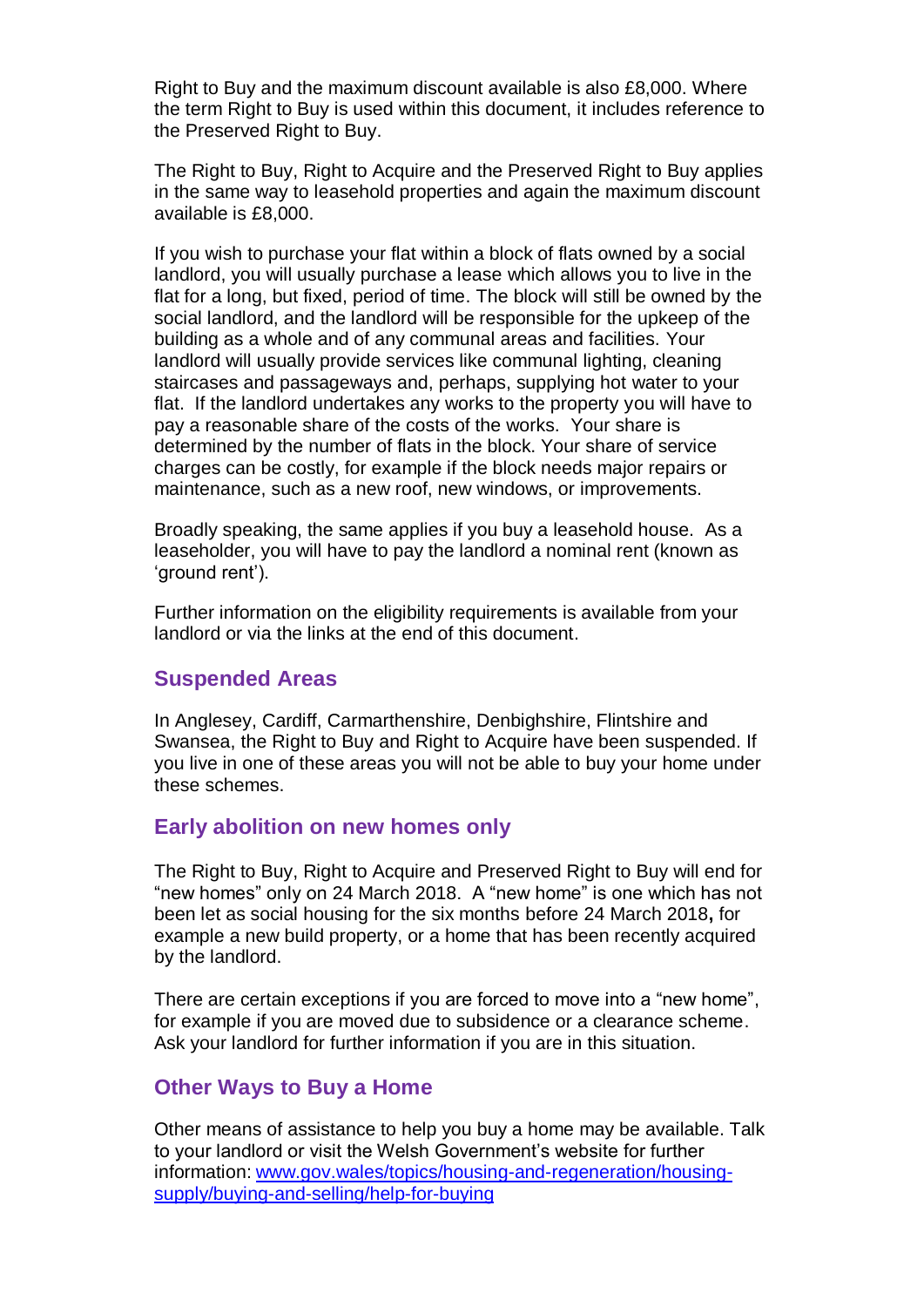### **Applications to buy your home**

If you are able to exercise a right to buy your home, you can submit your application to your landlord up to, and including, **25 January 2019**. Any application made after this date will not be accepted.

If you are applying close to **25 January 2019**, you may wish to send your application to your landlord by recorded delivery to ensure the date it is received is noted, or deliver it personally to your landlord's office to ensure it arrives by the deadline date. If you deliver it in person, you may wish to request a receipt to show the date it was received by your landlord.

You must take care to make sure that all the details on your application form are correct. If they are not, then your application may be turned down. With this in mind, it is better not to leave your application too late. You will want to allow as much time as possible to resolve any issues that may arise.

If you have arrears of rent or council tax or if the property is a home particularly suitable for older people, your landlord can refuse to sell it to you. You should check that all your payments are up to date in case this causes a problem.

If there is anything you don't understand about the application form, or you are not sure what information you have to provide, your landlord will be able to help.

## **Financial and Legal Advice**

Buying a home is a big commitment. Home ownership has costs as well as benefits. The costs include: the price of the home (minus the appropriate discount), legal costs, survey fees, and possibly some taxes, for example Land Transaction Tax. After buying, there will be monthly payments for council tax, water rates, energy bills, and a mortgage (if you have one). There will also be other on-going costs, which are currently included in your rent, for example repairs, maintenance and buildings insurance. As the homeowner, you will have to pay for these. Remember, too, mortgage interest rates could increase at some point and your home may be repossessed if you are unable to keep up your mortgage repayments.

It is important to get professional advice, for example on financial matters, about whether your individual circumstances are suited to purchasing your home, and to consider all the costs involved and the choices available. You should also consider taking legal advice to help with the legal process of buying a home. Organisations such as your local Citizens Advice Bureau may be able to explain how best to go about it.

Professional, independent advice is particularly important if you have been approached by someone offering to help you buy your home (perhaps in exchange for handing over ownership of the home to them at a later date) or offering advice in return for a fee. It's likely that they will charge you for their services, and they may be offering a deal which is better for them than it is for you. As a minimum, always check first if there are any costs or conditions involved and talk to your landlord before signing up to any deal.